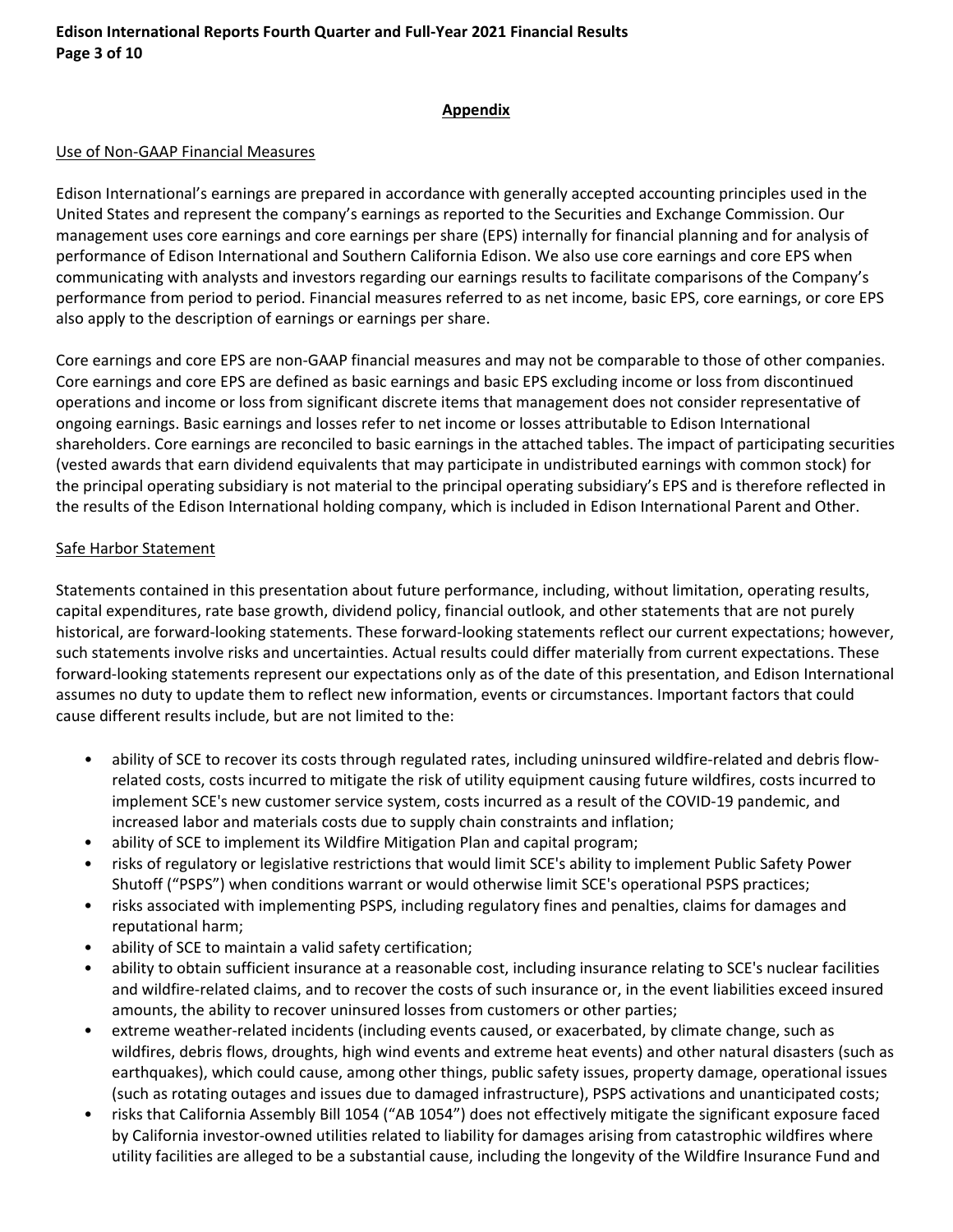## **Edison International Reports Fourth Quarter and Full-Year 2021 Financial Results Page 4 of 10**

the CPUC's interpretation of and actions under AB 1054, including its interpretation of the prudency standard established under AB 1054;

- ability of Edison International and SCE to effectively attract, manage, develop and retain a skilled workforce, including its contract workers;
- decisions and other actions by the California Public Utilities Commission, the Federal Energy Regulatory Commission, the Nuclear Regulatory Commission and other governmental authorities, including decisions and actions related to nationwide or statewide crisis, determinations of authorized rates of return or return on equity, the recoverability of wildfire-related and debris flow-related costs, issuance of SCE's wildfire safety certification, wildfire mitigation efforts, approval and implementation of electrification programs, and delays in executive, regulatory and legislative actions;
- ability of Edison International or SCE to borrow funds and access bank and capital markets on reasonable terms;
- risks associated with the decommissioning of San Onofre, including those related to worker and public safety, public opposition, permitting, governmental approvals, on-site storage of spent nuclear fuel, delays, contractual disputes, and cost overruns;
- pandemics, such as COVID-19, and other events that cause regional, statewide, national or global disruption, which could impact, among other things, Edison International's and SCE's business, operations, cash flows, liquidity and/or financial results and cause Edison International and SCE to incur unanticipated costs;
- physical security of Edison International's and SCE's critical assets and personnel and the cybersecurity of Edison International's and SCE's critical information technology systems for grid control, and business, employee and customer data;
- risks associated with cost allocation resulting in higher rates for utility bundled service customers because of possible customer bypass or departure for other electricity providers such as Community Choice Aggregators ("CCA," which are cities, counties, and certain other public agencies with the authority to generate and/or purchase electricity for their local residents and businesses) and Electric Service Providers (entities that offer electric power and ancillary services to retail customers, other than electrical corporations (like SCE) and CCAs);
- risks inherent in SCE's capital investment program, including those related to project site identification, public opposition, environmental mitigation, construction, permitting, changes in the California Independent System Operator's transmission plans, and governmental approvals; and
- risks associated with the operation of electrical facilities, including worker and public safety issues, the risk of utility assets causing or contributing to wildfires, failure, availability, efficiency, and output of equipment and facilities, and availability and cost of spare parts.

Additional information about risks and uncertainties, including more detail about the factors described in this report, is contained throughout this report and in the 2021 Form 10-K, including the "Risk Factors" section. Readers are urged to read this entire report, including information incorporated by reference, as well as the 2021 Form 10-K, and carefully consider the risks, uncertainties, and other factors that affect Edison International's and SCE's businesses. Edison International and SCE post or provide direct links (i) to certain SCE and other parties' regulatory filings and documents with the CPUC and the FERC and certain agency rulings and notices in open proceedings in a section titled "SCE Regulatory Highlights," (ii) to certain documents and information related to Southern California wildfires which may be of interest to investors in a section titled "Southern California Wildfires," and (iii) to presentations, documents and other information that may be of interest to investors in a section title "Presentations" at www.edisoninvestor.com in order to publicly disseminate such information.

These forward-looking statements represent our expectations only as of the date of this news release, and Edison International assumes no duty to update them to reflect new information, events or circumstances. Readers should review future reports filed by Edison International and SCE with the SEC.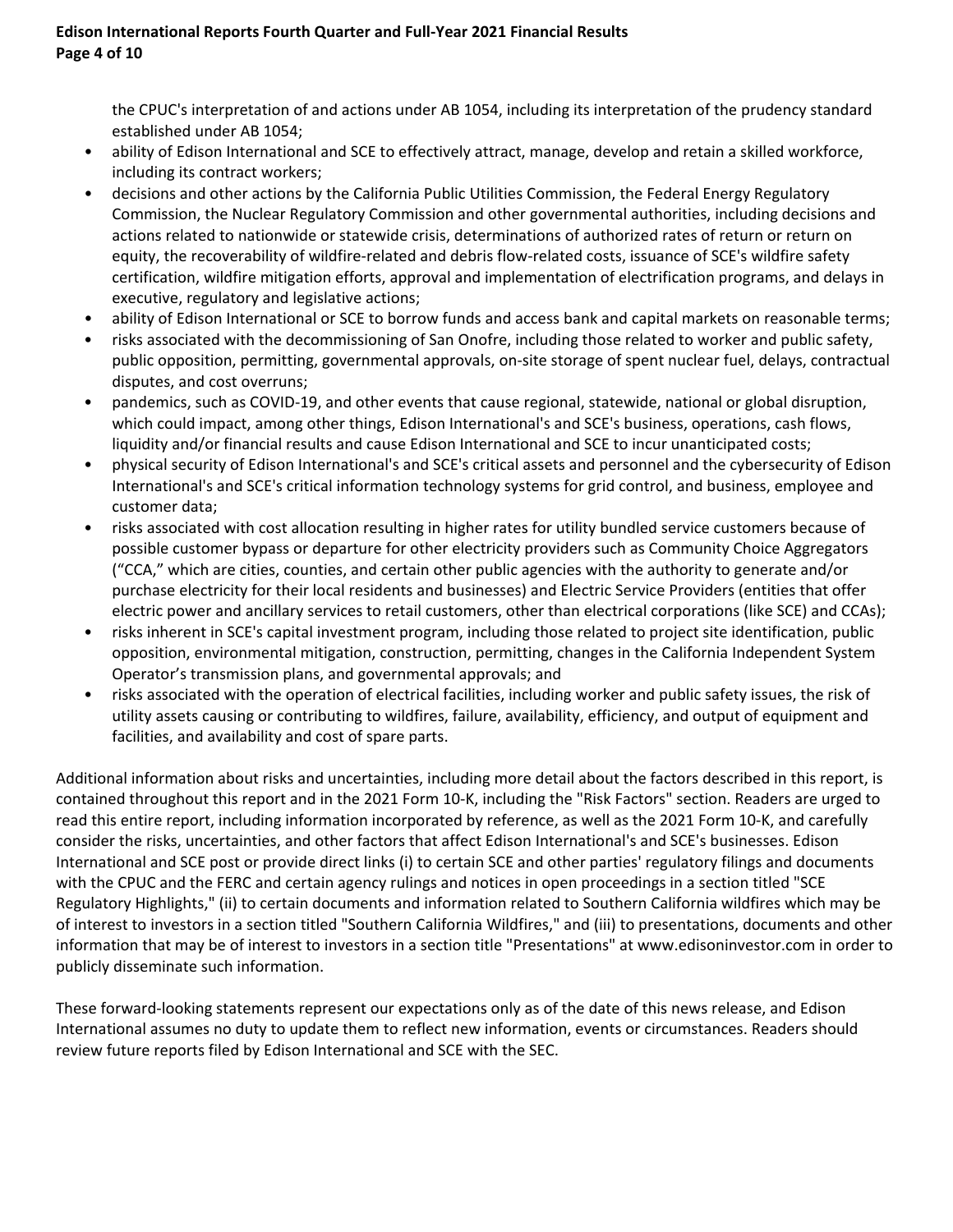|                                                                | Three months ended<br>December 31, |   |        |   |        |   | Twelve months ended<br>December 31, |   |        |   |        |
|----------------------------------------------------------------|------------------------------------|---|--------|---|--------|---|-------------------------------------|---|--------|---|--------|
|                                                                | 2021                               |   | 2020   |   | Change |   | 2021                                |   | 2020   |   | Change |
| Earnings (loss) per share attributable to Edison International |                                    |   |        |   |        |   |                                     |   |        |   |        |
| <b>SCE</b>                                                     | 1.21                               | Ś | 1.25   | S | (0.04) | S | 2.18                                | S | 2.17   | S | 0.01   |
| Edison International Parent and Other                          | 0.17                               |   | 0.14   |   | 0.03   |   | (0.18)                              |   | (0.19) |   | 0.01   |
| Edison International                                           | 1.38                               |   | 1.39   |   | (0.01) |   | 2.00                                |   | 1.98   |   | 0.02   |
| Less: Non-core items                                           |                                    |   |        |   |        |   |                                     |   |        |   |        |
| <b>SCE</b>                                                     | (0.13)                             |   | (0.05) |   | (0.08) |   | (2.94)                              |   | (2.72) |   | (0.22) |
| Edison International Parent and Other                          | 0.35                               |   | 0.25   |   | 0.10   |   | 0.35                                |   | 0.18   |   | 0.17   |
| Total non-core items                                           | 0.22                               |   | 0.20   |   | 0.02   |   | (2.59)                              |   | (2.54) |   | (0.05) |
| Core earnings (losses)                                         |                                    |   |        |   |        |   |                                     |   |        |   |        |
| <b>SCE</b>                                                     | 1.34                               |   | 1.30   |   | 0.04   |   | 5.12                                |   | 4.89   |   | 0.23   |
| Edison International Parent and Other                          | (0.18)                             |   | (0.11) |   | (0.07) |   | (0.53)                              |   | (0.37) |   | (0.16) |
| Edison International                                           | 1.16                               |   | 1.19   | ς | (0.03) |   | 4.59                                |   | 4.52   |   | 0.07   |

## **Fourth Quarter and Full-Year Reconciliation of Basic Earnings Per Share to Core Earnings Per Share**

Note: Diluted earnings were \$1.37 and \$1.39 per share for the three months ended December 31, 2021 and 2020, respectively, and \$2.00 and \$1.98 per share for the twelve months ended December 31, 2021 and 2020, respectively.

#### **Fourth Quarter and Full-Year Reconciliation of Basic Earnings Per Share to Core Earnings (in millions)**

|                                                            |    | Three months ended<br>December 31. |    |      |   |        |   | Twelve months ended<br>December 31, |   |         |   |        |
|------------------------------------------------------------|----|------------------------------------|----|------|---|--------|---|-------------------------------------|---|---------|---|--------|
| (in millions)                                              |    | 2021                               |    | 2020 |   | Change |   | 2021                                |   | 2020    |   | Change |
| Net income (loss) attributable to Edison International     |    |                                    |    |      |   |        |   |                                     |   |         |   |        |
| <b>SCE</b>                                                 | Ś. | 458                                | Ś. | 474  | S | (16)   | S | 829                                 | S | 810     | S | 19     |
| Edison International Parent and Other                      |    | 65                                 |    | 52   |   | 13     |   | (70)                                |   | (71)    |   |        |
| Edison International                                       |    | 523                                |    | 526  |   | (3)    |   | 759                                 |   | 739     |   | 20     |
| Less: Non-core items                                       |    |                                    |    |      |   |        |   |                                     |   |         |   |        |
| $SCE^{1,2,3,4,6}$                                          |    | (49)                               |    | (21) |   | (28)   |   | (1, 114)                            |   | (1,015) |   | (99)   |
| Edison International Parent and Other <sup>3,5,7,8,9</sup> |    | 132                                |    | 96   |   | 36     |   | 132                                 |   | 68      |   | 64     |
| Total non-core items                                       |    | 83                                 |    | 75   |   | 8      |   | (982)                               |   | (947)   |   | (35)   |
| Core earnings (losses)                                     |    |                                    |    |      |   |        |   |                                     |   |         |   |        |
| <b>SCE</b>                                                 |    | 507                                |    | 495  |   | 12     |   | 1.943                               |   | 1.825   |   | 118    |
| Edison International Parent and Other                      |    | (67)                               |    | (44) |   | (23)   |   | (202)                               |   | (139)   |   | (63)   |
| Edison International                                       |    | 440                                |    | 451  |   | (11)   | s | 1,741                               |   | 1,686   |   | 55     |

<sup>1</sup> Includes amortization of SCE's Wildfire Insurance Fund expenses of \$54 million (\$39 million after-tax) and \$215 million (\$155 million after-tax) for the quarter and year-ended December 31, 2021, respectively and \$84 million (\$61 million after-tax) and \$336 million (\$242 million after-tax) for the quarter and year-ended December 31, 2020, respectively.

<sup>2</sup> Includes charges of \$14 million (\$10 million after-tax) and \$1.2 billion (\$919 million after-tax) for the quarter and year-ended December 31, 2021, respectively and \$13 million (\$10 million after-tax) and \$1.2 billion (\$899 million after-tax) for the quarter and year-ended December 31, 2020, respectively for SCE's 2017/2018 Wildfire/Mudslide Events claims and expenses, net of recoveries.

<sup>3</sup> Includes an income tax benefit of \$18 million and an income tax expense of \$3 million recorded in the first quarter of 2020 for SCE and Edison International Parent and Other, respectively, due to re-measurement of uncertain tax positions related to the 2010 – 2012 California state tax filings currently under audit.

<sup>4</sup> Includes gains of \$10 million (\$7 million after-tax) recorded in the second quarter of 2021 and \$70 million (\$50 million after-tax) and \$150 million (\$108 million after-tax) for the quarter and year-ended December 31, 2020, respectively for SCE's sale of San Onofre nuclear fuel.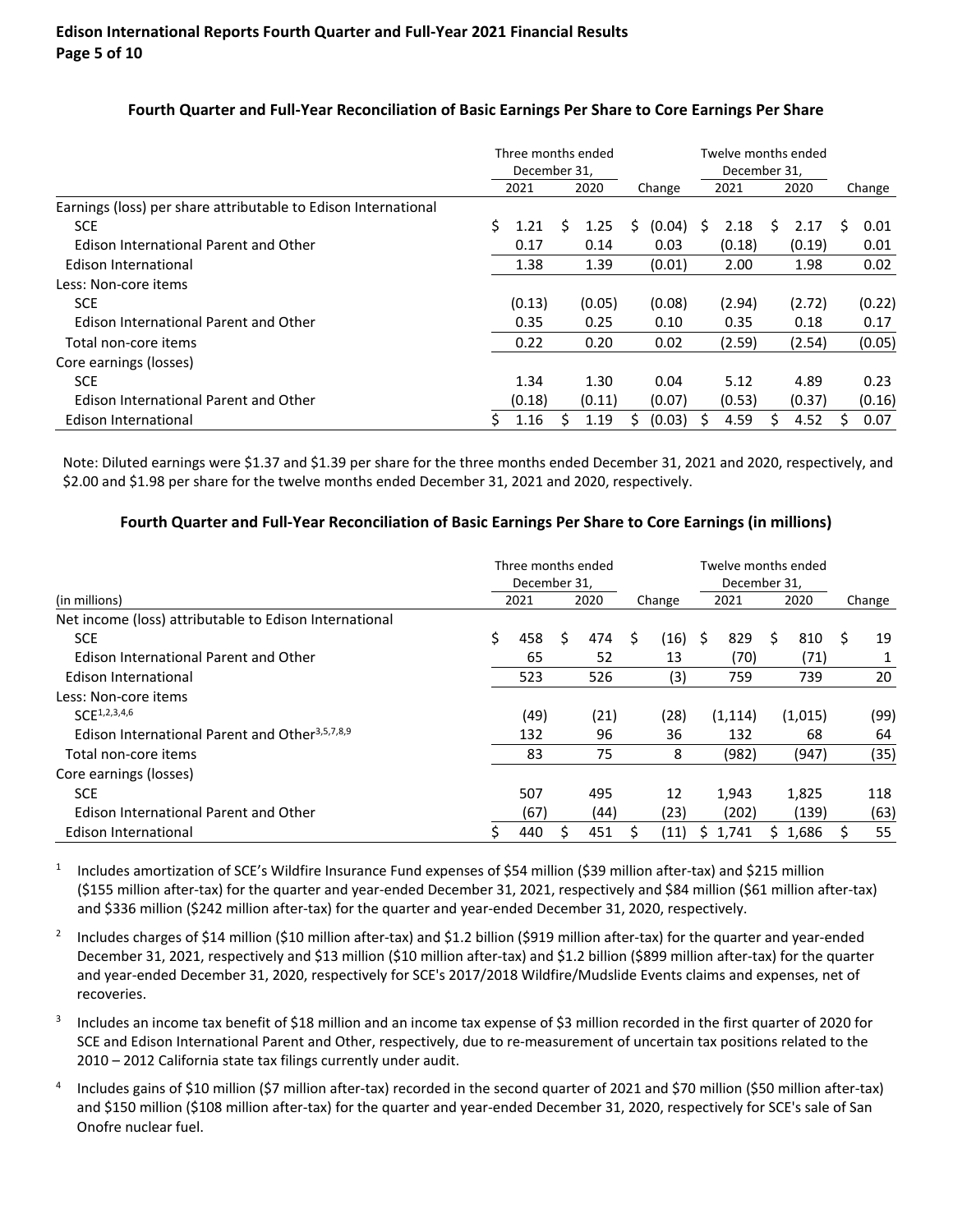## **Edison International Reports Fourth Quarter and Full-Year 2021 Financial Results Page 6 of 10**

- <sup>5</sup> Includes an impairment charge of \$34 million (\$25 million after-tax) recorded in the second quarter of 2020 for Edison International Parent and Other related to Edison Energy's goodwill.
- <sup>6</sup> Includes an impairment charge of \$79 million (\$47 million after-tax) recorded in the third quarter of 2021 related to disallowed historical capital expenditures in SCE's 2021 GRC final decision.
- <sup>7</sup> Includes an income tax benefit of \$115 million for Edison International Parent and Other recorded in the fourth quarter of 2021 related to the settlement of the 2007 – 2012 California tax audits with the California Franchise Tax Board.
- <sup>8</sup> Includes a gain of \$132 million (\$96 million after-tax) recorded in the fourth quarter of 2020 for Edison International Parent and Other's sale of an investment in a lease of a hydroelectric power plant in Vidalia, Louisiana.
- <sup>9</sup> Includes earnings of \$24 million (17 million after-tax) for Edison International Parent and Other recorded in the fourth quarter of 2021 related to customer revenues for EIS insurance contract.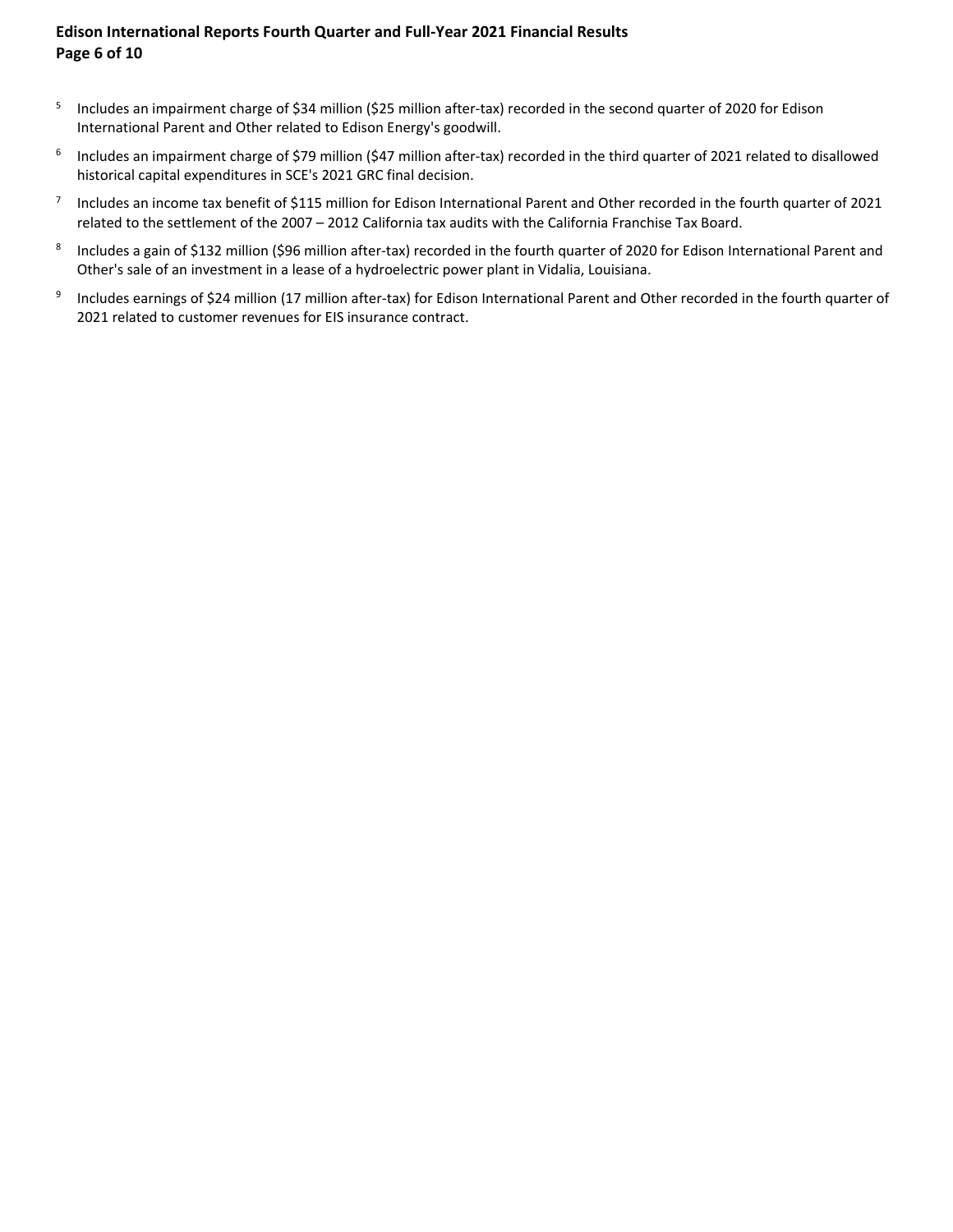# **Edison International Reports Fourth Quarter and Full-Year 2021 Financial Results Page 7 of 10**

| 2021        | 2020        |                                    | 2021   |          | 2020                                |
|-------------|-------------|------------------------------------|--------|----------|-------------------------------------|
| \$<br>3,331 | \$<br>3,157 |                                    |        |          | \$13,578                            |
| 1,156       | 1,119       |                                    | 5,540  |          | 4,932                               |
| 828         | 724         |                                    | 3,645  |          | 3,609                               |
|             | 25          |                                    | 1,276  |          | 1,328                               |
| 54          | 84          |                                    | 215    |          | 336                                 |
| 561         | 504         |                                    | 2,218  |          | 1,967                               |
| 109         | 110         |                                    | 465    |          | 438                                 |
| 2           | (70)        |                                    | 71     |          | (116)                               |
|             | (133)       |                                    | (2)    |          | (133)                               |
| 2,710       | 2,363       |                                    | 13,428 |          | 12,361                              |
| 621         | 794         |                                    | 1,477  |          | 1,217                               |
| (231)       | (226)       |                                    | (925)  |          | (902)                               |
| 42          | 34          |                                    | 237    |          | 251                                 |
| 432         | 602         |                                    | 789    |          | 566                                 |
| (139)       | 50          |                                    | (136)  |          | (305)                               |
| 571         | 552         |                                    | 925    |          | 871                                 |
| 26          | 26          |                                    | 106    |          | 132                                 |
| 22          |             |                                    | 60     |          |                                     |
| \$<br>523   | \$<br>526   | \$                                 | 759    | \$       | 739                                 |
|             |             |                                    |        |          |                                     |
| 380         | 378         |                                    | 380    |          | 373                                 |
|             |             |                                    |        |          |                                     |
| \$<br>1.38  | \$<br>1.39  | \$                                 | 2.00   | \$       | 1.98                                |
|             |             |                                    |        |          |                                     |
|             |             |                                    |        |          |                                     |
| 381         | 379         |                                    | 380    |          | 374                                 |
|             |             |                                    |        |          |                                     |
| \$<br>1.37  | \$<br>1.39  | \$                                 | 2.00   | \$       | 1.98                                |
|             |             | Three months ended<br>December 31, |        | \$14,905 | Twelve months ended<br>December 31, |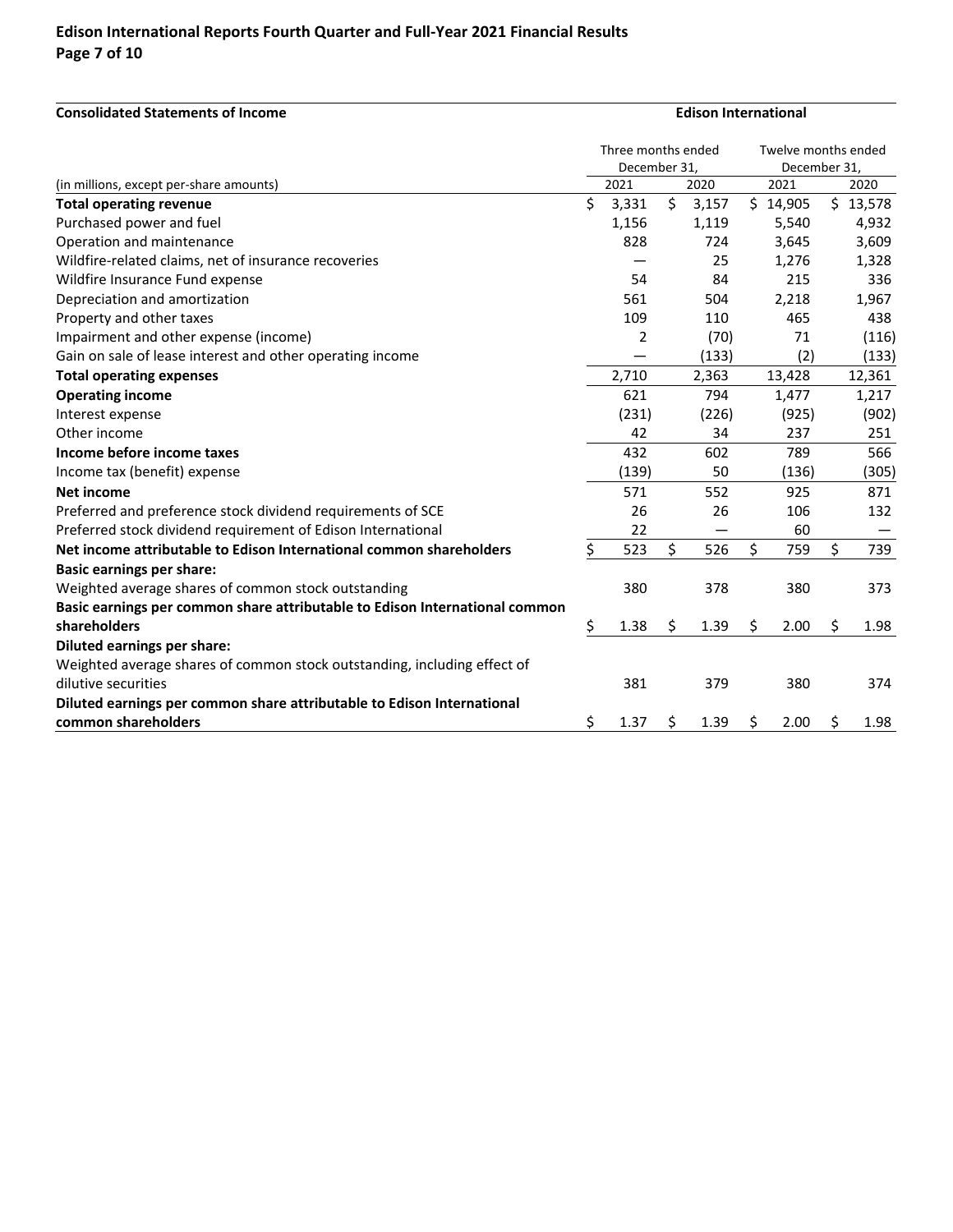# **Edison International Reports Fourth Quarter and Full-Year 2021 Financial Results Page 8 of 10**

| <b>Consolidated Balance Sheets</b>                                                           | <b>Edison International</b> |              |
|----------------------------------------------------------------------------------------------|-----------------------------|--------------|
|                                                                                              | December 31,                | December 31, |
| (in millions)                                                                                | 2021                        | 2020         |
| <b>ASSETS</b>                                                                                |                             |              |
| Cash and cash equivalents                                                                    | \$<br>390                   | \$<br>87     |
| Receivables, less allowances of \$193 and \$188 for uncollectible accounts at respective     |                             |              |
| dates                                                                                        | 1,398                       | 1,130        |
| Accrued unbilled revenue                                                                     | 794                         | 521          |
| Insurance receivable                                                                         |                             | 708          |
| Inventory                                                                                    | 420                         | 405          |
| Prepaid expenses                                                                             | 258                         | 281          |
| Regulatory assets                                                                            | 1,778                       | 1,314        |
| Wildfire Insurance Fund contributions                                                        | 204                         | 323          |
| Other current assets                                                                         | 249                         | 292          |
| <b>Total current assets</b>                                                                  | 5,491                       | 5,061        |
| Nuclear decommissioning trusts                                                               | 4,870                       | 4,833        |
| Marketable securities                                                                        | 12                          |              |
| Other investments                                                                            | 39                          | 53           |
| <b>Total investments</b>                                                                     | 4,921                       | 4,886        |
| Utility property, plant and equipment, less accumulated depreciation and amortization of     |                             |              |
| \$11,407 and \$10,681 at respective dates                                                    | 50,497                      | 47,653       |
| Nonutility property, plant and equipment, less accumulated depreciation of \$98 and \$94 at  |                             |              |
| respective dates                                                                             | 203                         | 186          |
| Total property, plant and equipment                                                          | 50,700                      | 47,839       |
| Receivables, less allowances of \$116 uncollectible accounts at December 31, 2021            | 122                         |              |
| Regulatory assets (includes \$325 at December 31, 2021 related to Variable Interest Entities |                             |              |
| "VIEs")                                                                                      | 7,660                       | 7,120        |
| Wildfire Insurance Fund contributions                                                        | 2,359                       | 2,443        |
| Operating lease right-of-use assets                                                          | 1,932                       | 1,088        |
| Long-term insurance receivable                                                               | 75                          | 75           |
| Other long-term assets                                                                       | 1,485                       | 860          |
| <b>Total long-term assets</b>                                                                | 13,633                      | 11,586       |
| <b>Total assets</b>                                                                          | \$<br>74,745                | \$<br>69,372 |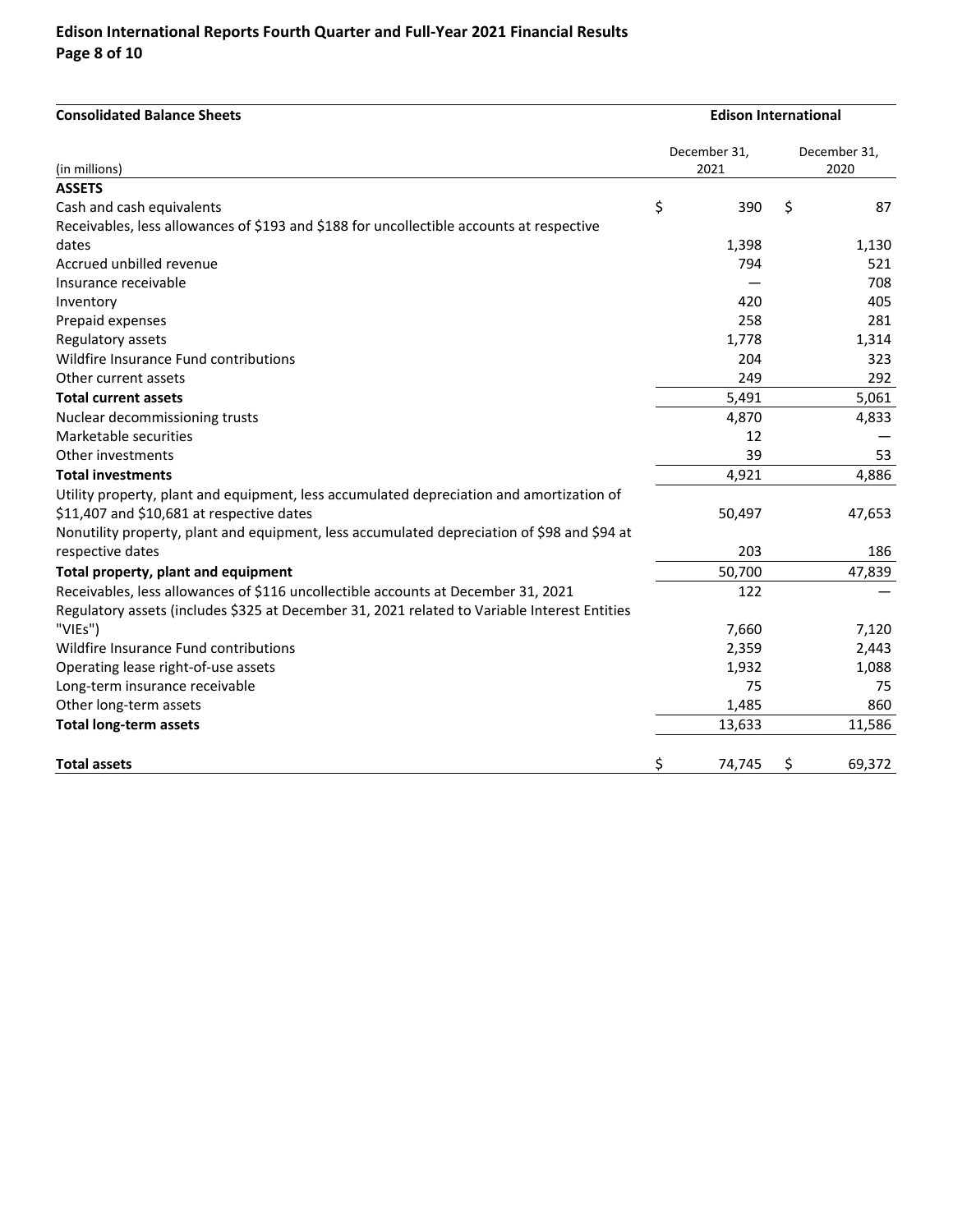| <b>Consolidated Balance Sheets</b>                                                      | <b>Edison International</b> |     |                      |
|-----------------------------------------------------------------------------------------|-----------------------------|-----|----------------------|
| (in millions, except share amounts)                                                     | December 31,<br>2021        |     | December 31,<br>2020 |
| <b>LIABILITIES AND EQUITY</b>                                                           |                             |     |                      |
| Short-term debt                                                                         | \$<br>2,354                 | \$  | 2,398                |
| Current portion of long-term debt                                                       | 1,077                       |     | 1,029                |
| Accounts payable                                                                        | 2,002                       |     | 1,980                |
| Wildfire-related claims                                                                 | 131                         |     | 2,231                |
| Customer deposits                                                                       | 193                         |     | 243                  |
| <b>Regulatory liabilities</b>                                                           | 603                         |     | 569                  |
| Current portion of operating lease liabilities                                          | 582                         |     | 215                  |
| Other current liabilities                                                               | 1,667                       |     | 1,612                |
| <b>Total current liabilities</b>                                                        | 8,609                       |     | 10,277               |
| Long-term debt (Includes \$314 at December 31, 2021 related to VIEs)                    | 24,170                      |     | 19,632               |
| Deferred income taxes and credits                                                       | 5,740                       |     | 5,368                |
| Pensions and benefits                                                                   | 496                         |     | 563                  |
| Asset retirement obligations                                                            | 2,772                       |     | 2,930                |
| <b>Regulatory liabilities</b>                                                           | 8,981                       |     | 8,589                |
| Operating lease liabilities                                                             | 1,350                       |     | 873                  |
| Wildfire-related claims                                                                 | 1,733                       |     | 2,281                |
| Other deferred credits and other long-term liabilities                                  | 3,105                       |     | 2,910                |
| <b>Total deferred credits and other liabilities</b>                                     | 24,177                      |     | 23,514               |
| <b>Total liabilities</b>                                                                | 56,956                      |     | 53,423               |
| Commitments and contingencies                                                           |                             |     |                      |
| Preferred stock (50,000,000 shares authorized; 1,250,000 shares of Series A and 750,000 |                             |     |                      |
| shares of Series B issued and outstanding at December 31, 2021)                         | 1,977                       |     |                      |
| Common stock, no par value (800,000,000 shares authorized; 380,378,145 and 378,907,147  |                             |     |                      |
| shares issued and outstanding at respective dates)                                      | 6,071                       |     | 5,962                |
| Accumulated other comprehensive loss                                                    | (54)                        |     | (69)                 |
| Retained earnings                                                                       | 7,894                       |     | 8,155                |
| Total Edison International's shareholders' equity                                       | 15,888                      |     | 14,048               |
| Noncontrolling interests - preference stock of SCE                                      | 1,901                       |     | 1,901                |
| <b>Total equity</b>                                                                     | 17,789                      |     | 15,949               |
| <b>Total liabilities and equity</b>                                                     | \$<br>74,745                | \$, | 69,372               |